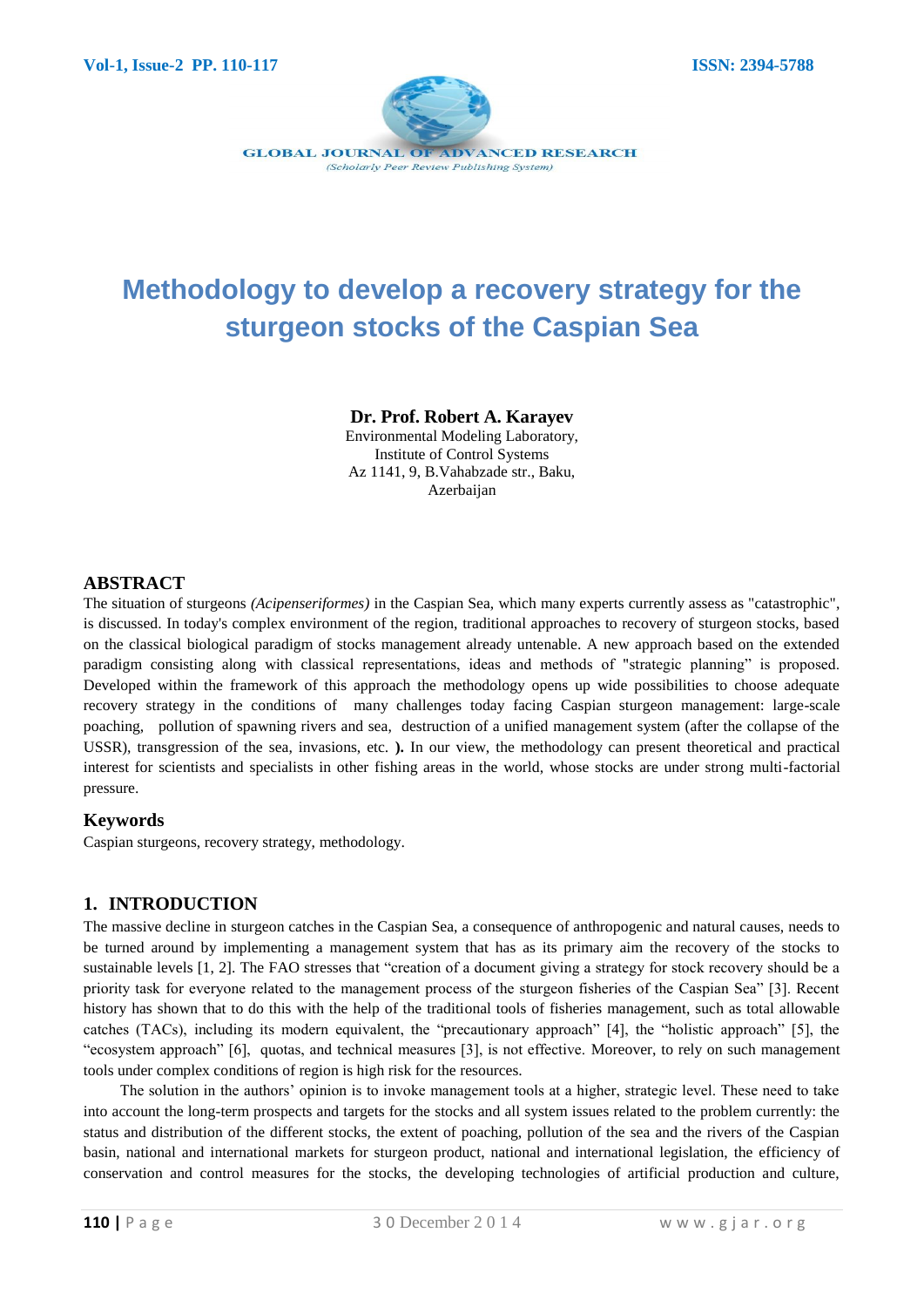

fluctuations in the sea level of the Caspian, natural climate change, possible geo-conflicts and international terrorism, competitors for food (*Mnemiopsis leidyi*), etc.

Such tools do not exist at present in most fisheries management regimes. Numerous attempts internationally to use strategic planning for fisheries, as applied in the theory of corporate management [7], have tended to fail because they do not take into account:

- $\triangleright$  the ecological and biological nature of fish stocks that distinguishes them from industrial and economic entities;
- $\triangleright$  the numerous uncertainty and risks inherent in fisheries management, which generates unjustified illusions and strategic errors;
- $\triangleright$  the multicriteria nature of fisheries, which demands that any strategy be based at least on issues related to biological, economic, and social efficiency.

Today it is clear that, despite the attractiveness of the methodology of strategic planning (SP) for the management of fish stocks it must be modified. The modification can be made on the basis of an integrated approach that synthesizes the ideas and methods of SP and population biology and ecology, as well as modern support tools that expand analytical capabilities of SP. Among the latter can be attributed: "scenario planning", "determinacy analysis", "foresighttechnology", "cognitive modeling".

Here we offer a methodology of SP, based on such a synthetic, integrated approach. Below we provide a general formulation of a SP task, description of the substantive provisions, procedures and tools of a SP methodology, and discussion of opportunities of its practical application in the Caspian Sea.

## **2. SP TASK FORMULATION**

The preliminary remarks:

**R e m a r k 1.** The strategy is a system of every possible management measures (technical, organizational, economic, political, social, market, international), which can ensure (supply) recovery of a stock and long–term its steady exploitation in modern conditions.

**R e m a r k 2.** The structure of measures is established within the framework of existing opportunities (national, regional, international) on management of a stock and external environment (habitat environment and macro environment).

**R e m a r k 3**. The set possible measures is structured according to life cycle of a stock, as object of commercial trade (natural and artificial reproduction, growth, natural mortality, catches legal and illegal, processing, and realization in the internal and external markets).

**R e m a r k 4.** The task of development of strategy can be formulated for separate reproductive isolated populations (for example, Volga populations of the Russian sturgeon and beluga , Ural populations of the Russian sturgeon and beluga, Iranian population of the Persian sturgeon), forming raw base of the separate areas of the sea (Volga-Caspian, Ural-Caspian, Kura-Caspian, Turkmenistan and Iranian waters) and region as a whole.

In a general view the SP task statement can be presented as follows:

$$
S: S^* \to K_{S^*}(E_b, E_e, E_s) |_{B, \Omega, L, N},
$$

where *S* is a set of allowable strategies for recovering a stock;

*S*<sup>\*</sup> is the "satisfactory" (in some sense or another) strategy;

 $K_{S^*}(E_b, E_e, E_s)$  is the generalized efficiency criteria of strategy  $S^*$ , including biological ( $E_b$ ), economic ( $E_e$ ), and social *(Es )* sub criteria;

*B* represents the biological characteristics of a stock that determine the parameters of reproduction, growth, and mortality;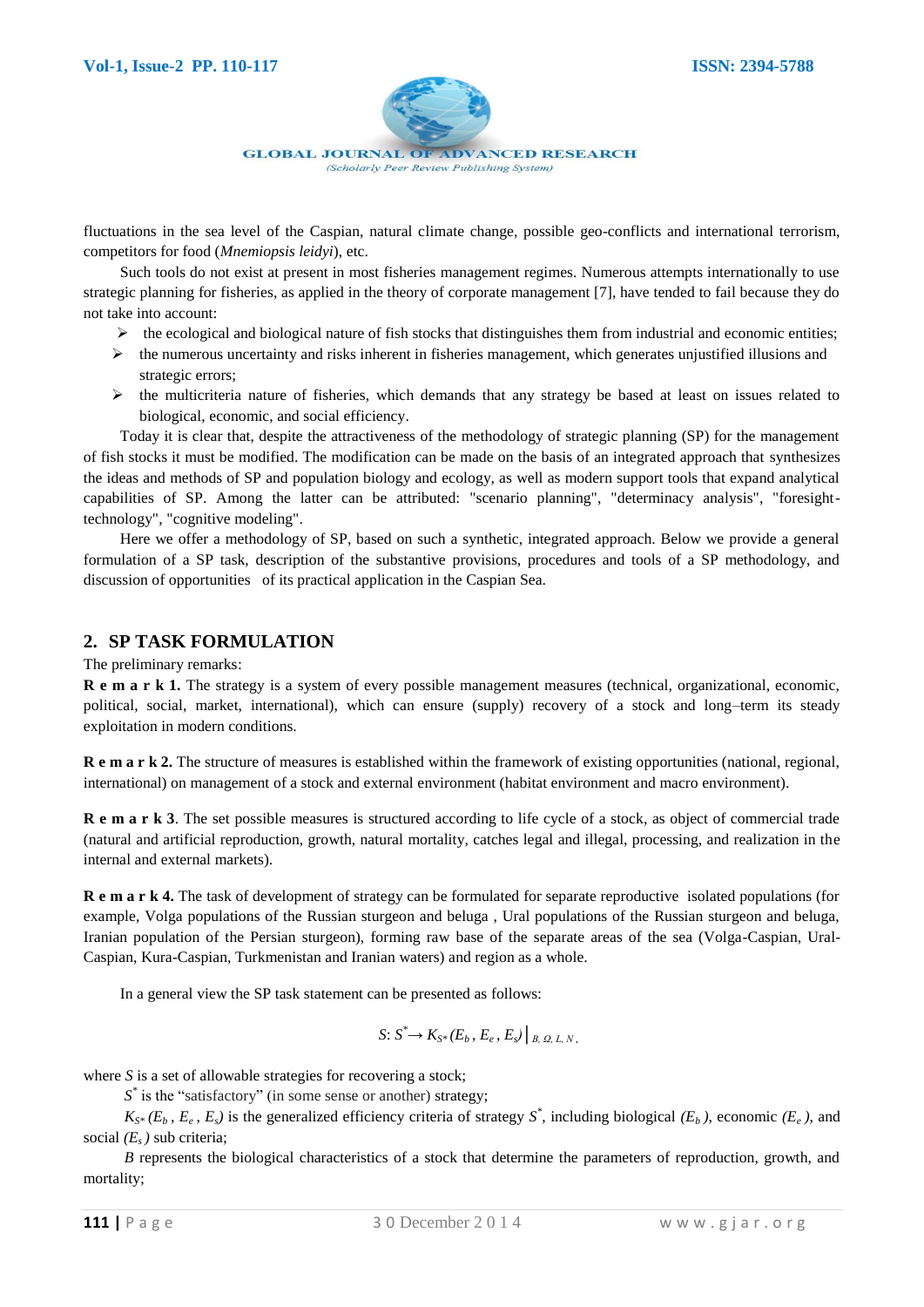

 *Ω* is a set of factors of uncertainty caused by incompleteness, discrepancy, and unreliability of problem knowledge;

*L* is a vector of resource restriction (temporal, financial, technological, legislation, etc.);

*N* is a network of safety, establishing borders of environmental parameter change within which the normal conditions for the stock to survive (temperature, salinity, oxygen, toxicity, food production, river flow, area and status of spawning grounds, etc.) are possible.

From the standpoint of modern management theory SP task belongs to the category of complex, multi-objective, multifactor, multiply connected, emergent, dynamic, nonlinear (no monotonic), ill-structured tasks.

This type of tasks we conventionally call "super complicated tasks» (S-tasks). This is something more complex than the well-known ill-structured tasks investigated by H. Simon [8].

Science-based solution of S-tasks within the traditional paradigm of strategic planning is impossible in principle.

A wide prospect for solving the SP task opens an integrated approach, which was mentioned above. Are newer (possibly - unique) opportunity here opens the cognitive tools, actively developed in recent years in the theory of control of complex objects of the modern real world [9]. Cognitive tools are based on the mental models of experts that reflect the heuristic (non-mathematical) world perception of man and allow investigate the problem situations at a qualitative level, overcoming the curse of the "bad statistics" and "uncertain future".

Another important feature of cognitive tools is that they allow take into account "the institutional shell" of problem, reflecting the informal "rules of the game", formed in the region. Institutional factors (poaching, lack of law and order, prices on the world markets of sturgeon products, pollution of habitat, global warming, transboundary claims, etc.), playing an important role in modern fisheries management practice, almost completely denies the classical methods of stockpile management [10, 11] and their current modifications [4, 5, 6].

## **3. MATERIALS**

The following materials were used in development of the methodology:

 World Sturgeon Conservation Society. RAMSAR Declaration on Global Sturgeon Conservation [\(http://www.wscs.info/media/9304/RamsarDeclarationEnglish.pdf\)](http://www.wscs.info/media/9304/RamsarDeclarationEnglish.pdf);

 EU/TACIS. Sustainable Management of Caspian Fisheries Project (SMCFP) [\(http://www.landell](http://www.landell-mills.com/experience/experience.asp?article=274)[mills.com/experience/experience.asp?article=274\)](http://www.landell-mills.com/experience/experience.asp?article=274);

 Results contained in research reports and publications issued by the leading regional scientific–research organizations: VNIRO (Russian Federation, Moscow), KaspNIRKh (Russian Federation, Astrakhan), Fishery Research and Production Center (Republic of Kazakhstan, Almaty), Atyrau Branch of Fishery Research and Production Center and "Atyrau balyk" (Republic of Kazakhstan, Atyrau), and the International Scientific Research Institute for Sturgeon IFRO (Islamic Republic of Iran, Rasht);

 Documents and meeting protocols of Commission on Aquatic Bioresources of the Caspian Sea (CABCS) (2003-2013);

 Technical Reports issued by the Caspian Environment Programme [\(http://www.caspianenvironment.org/report\\_technical.htm\)](http://www.caspianenvironment.org/report_technical.htm);

 Expert knowledge of regional specialists and scientists, journalistic investigations and observations of fishermen.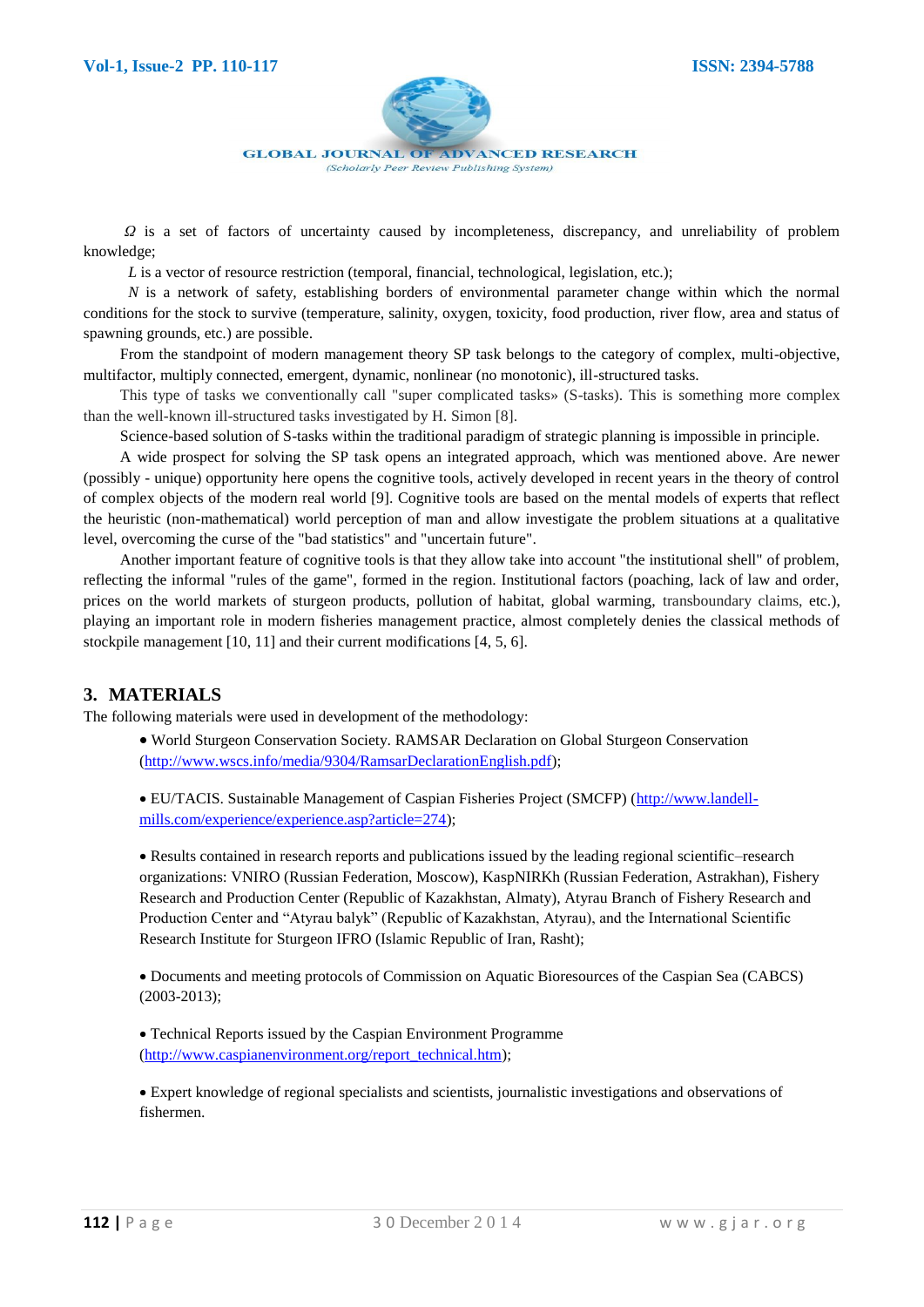

# **4. METHODOLOGY OF SP**

The logical structure of the methodology is shown in Fig. 1.



#### **Fig. 1: Logical structure of SP methodology**

Legend:  $S$ <sup>*o*</sup> – current state of stock;  $E$ <sup>*o*</sup> – current state of the external environment;  $T = (t_o; t)$  – the horizon of strategic planning;  $E_t$  – future state of the external environment;  $S_t$  – future state of the stock;  $P(E, t)$  – the procedure for forecasting the state of the external environment;  $P(S, t)$  – the procedure for forecasting the state of the stock;  $M(F^*, f^*, t)$  – a complex strategy to recover the stock;  $F^*$  – managed factors of the external environment; *f\** – managed factors of the stock.

Unlike the mechanism of *long-term planning* in fishery theory (the fundamental forecast), based on extrapolation of the past and present into the future, the SP ideology builds a vector of management in a reverse direction. In other words, it builds the present from what is required in the future. Thus, models of the future environment are constructed, the target position of the stocks in these models is decided, and an effective management strategy (scenario) to achieve the targets is formed.

The SP methodology includes the following components.

- A The SP concept (its mission and recovery hypotheses) [12, 13].
- B A Reference List of recovery strategies (in the format of [14, 15]). Reference List includes of "strategic directions" and an associated list of the "sub-strategies" systematized according to the conceptual scheme of life cycle of Caspian sturgeon [16].
- C A Reference List of efficiency criteria (biological, economic, social).
- D A Library of basic procedures and methods of the SP methodology (Table 1).
- E Cognitive Map of recovery problem of the Caspian sturgeon stocks (Fig. 2).

| <b>Procedures</b>                                                                 | <b>Methods</b><br>(References) |
|-----------------------------------------------------------------------------------|--------------------------------|
| P1. Identification of the causes (hypotheses) Method of determinacy analysis [17] |                                |

#### **Table 1. Procedures and Methods of SP Methodology**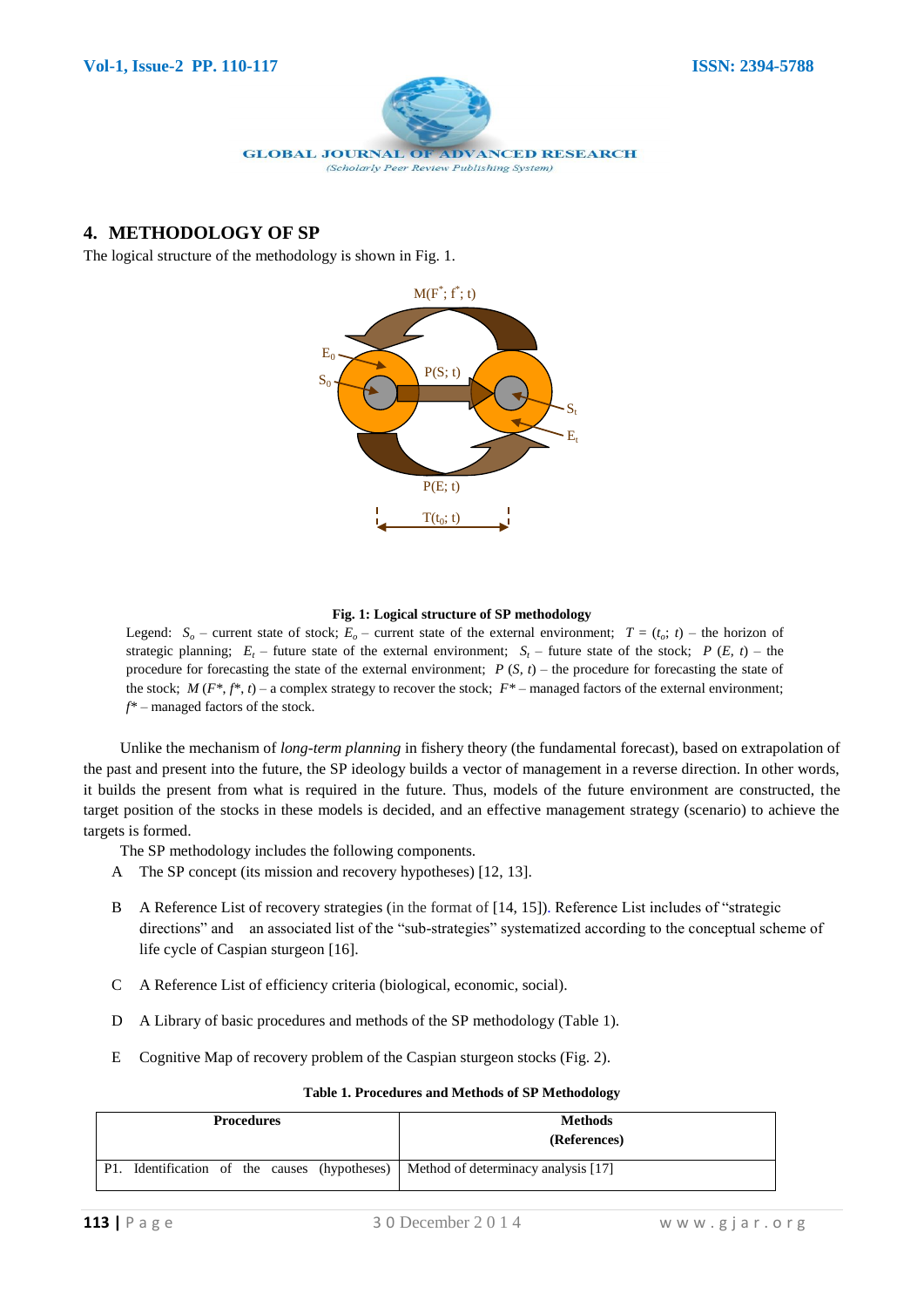

| undermining the stock. Statements of the mission              | SWOT&PEST-analysis of the sturgeon stocks and their             |
|---------------------------------------------------------------|-----------------------------------------------------------------|
| and strategic targets.                                        | environment $[18, 19]$                                          |
| P2. Searching forecasting the long-term behavior              | Method of determinacy analysis [17]                             |
| of the external environment under uncertainty                 | Foresight technology [20]                                       |
| P3. Building scenarios of environment                         | Methods of scenario planning                                    |
| development                                                   | [21, 22]                                                        |
| P4. Design of Cognitive Map of recovery problem               | Cognitive mapping                                               |
|                                                               | [23, 3, 24, 25, 26, 27, 28, 29]                                 |
| Cognitive<br>generation and<br>of<br>P5.<br>analysis          | CM-based methods for                                            |
| alternative<br>strategies<br>("strategic<br>recovery          | 1) analyzing the structural properties of the problem,          |
| directions" and an associated of the "sub-                    | 2) generation of alternative strategies,                        |
| strategies")                                                  | 3) model experiments on alternative strategies.                 |
|                                                               | [23, 30, 31, 29]                                                |
| Multi-criteria<br>choice<br>P <sub>6</sub><br>analysis<br>and | Method of hierarchy analysis                                    |
| "satisfactory" recovery strategy                              | $\lceil 32 \rceil$                                              |
| P7. Strategic decision-making support                         | Method an interpretation of strategic decisions at the level of |
|                                                               | "sub-strategies"                                                |
|                                                               | [32, 33, 34, 29]                                                |

# **5. OPPORTUNITIES OF THE METHODOLOGY**

The SP methodology is executed within the format of a system shell [36] which can be customize to separate sturgeon populations, or separate areas of the Sea (Volga-Caspian, Ural-Caspian, Kura-Caspian, Iranian waters, Turkmenistan waters).

It also can be used for solving of relevance tasks of region: early diagnostics and forecasting the critical status of the different populations (Russian, Ural, Persian sturgeon); a strategic environmental impact assessment of offshore projects; identification of critical scenarios of economic activities in different areas of the Sea; strategic diagnostics of the ongoing and the planned recovery projects (e.g. moratorium on fisheries, embargo on trade in caviar and sturgeon products, construction of new hatcheries).

Correctly and in time, strategic decisions if effected will play a key role in recovering the Caspian basin sturgeon stocks. If successful there will be a future for sturgeon in the Caspian; if they fail, the die is cast.

# **6. CONCLUSION**

Today, after many failed attempts to draw attention to the methodological aspect of the recovery problem of the Caspian sturgeon [37, 38, 13, 39], author going back again to this issue. This is due to

1) the continued degradation of the Caspian sturgeon stocks;

2) the futility of mono-factorial linear strategy of 5-year moratorium on sturgeon "commercial fishing", adopted at the 34-th meeting of the CABCS in 2013;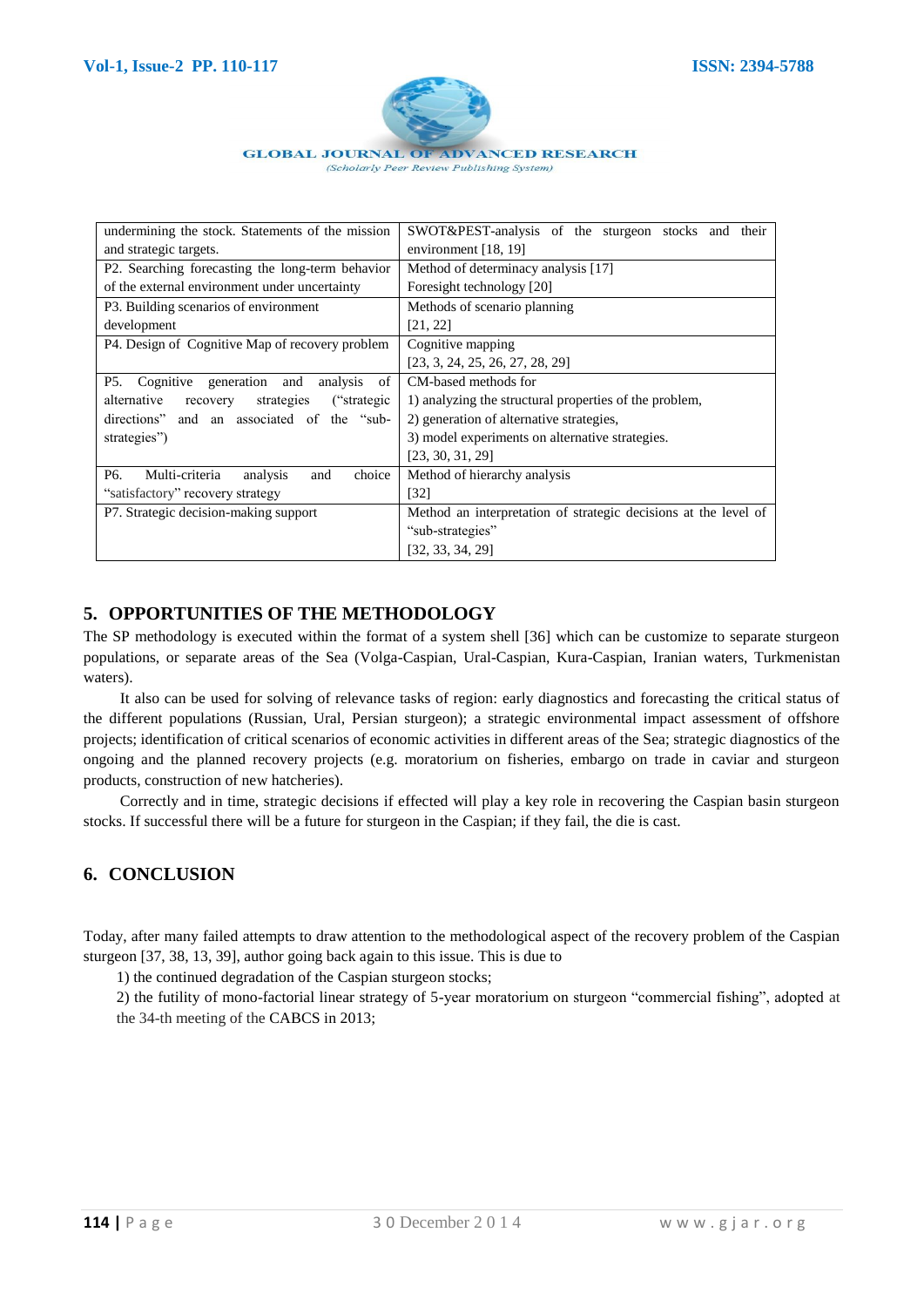



**Fig. 2: Signed cognitive map for qualitative modeling of the problem situation (fragment)**  Demonstration prototype for Volga population of the Russian sturgeon and Kura population of Persian sturgeon.

#### **Factors of Cognitive Map:**

**Target factor**: 1) Stock biomass; **Environment factors**: 2) Sea level, 3) Annual river drain, 4) Forage reserve, 6) Deregulation a drain of the spawning rivers, 10) Natural reproduction; **Manageable factors**: 5) Commercial Fishing, 7) Poaching, 8) Pollution of the rivers and the sea, 9) Disintegration of uniform system of protection and reproduction, 11) Artificial reproduction.

#### **Notes**:

1. Cognitive map reflects the logic of reasoning of the expert - biologist but not mathematician. In this way an important problem of forecasting in unforeseen circumstances is solved: "keep mathematics simple, and let the richness of structure to carry the burden of complexity" because " no mathematics can not replace the human mind and experience in the interpretation of the real world» [32, p.74].

2. Unlike well-known hypothetical curve of survival of the long-cyclical fishes proposed by W. Thompson [35], in cognitive modeling counted the major species-specific characteristics of the stock and the dynamics of these characteristics caused by changes of environmental factors and manageable factors.

3. Cognitive map is being developed for a specific population and a specific period of time (horizon) of Strategic Planning.

4. In the research prototypes of cognitive maps are used weighted digraphs with a time delay and functional causal relationships that reflect the parameters of the life cycle of populations.

3) acute necessity to develop an adequate strategy, takes into account the complex phenomenology of the problem (examples of the cognitive choice of strategies for decision of these kinds of problems are given in [31, 29]);

4) in our view, the SP methodology can present theoretical and practical interest for scholars and specialists in other fishing areas in the world, whose stocks are now under strong multi-factorial pressure: marine pollution, large-scale poaching, global warming, invasion, complex geopolitical situation, etc.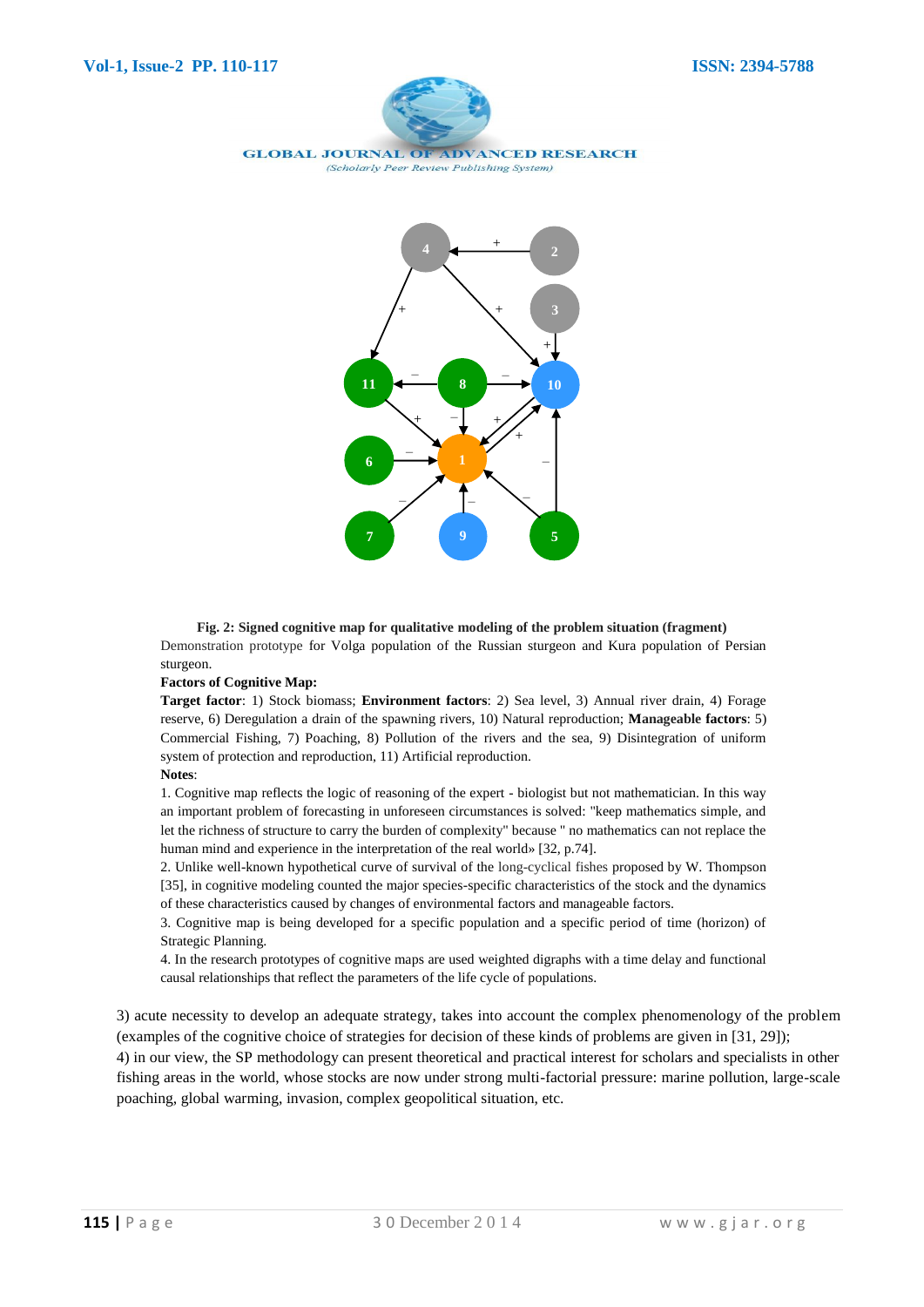

## **7. REFERENCES**

- [1] Pourkazemi, M. 2006. Caspian Sea sturgeon conservation and fisheries: Past present and future. Journal of Appled Ichthyology, 22, 12–16.
- [2] IUCN. 2005. The IUCN Red List of Threatened Species, Version 2012.2. [http://www.iucnredlist.org](http://www.iucnredlist.org/) (accessed 20/11/14).
- [3] FAO, 2004. Review of the Survey Methodology, Stock Assessments and Setting of TAC for Caspian Sturgeon Fisheries (prepared for CITES). Rome, Italy. http:/[/www.caspianenvironment.org/.../Annex%206%](http://www.caspianenvironment.org/.../Annex%206%25)*..* (Accessed 20/11/14).
- [4] FAO, 1996. Precautionary approach to fisheries. Scientific papers. FAO Fisheries Technical Paper*,* 350/2. Rome, FAO 210 p.<http://www.fao.org/docrep/003/W1238E/W1238E00.HTM> (accessed 20/11/14).
- [5] Caddy, J. F. 2002. Limit reference points, traffic lights, and holistic approaches to fisheries management with minimal stock assessment input. Fisheries Research, 56, 133-137.
- [6] Garcia, S.M., Zerbi, A., Aliaume, C., Do Chi, T., and Lasserre, G. 2003. The ecosystem approach to fisheries. Issues, terminology, principles, institutional foundations, implementation and outlook. Scientific papers. FAO Fisheries Technical Paper. No. 443. Rome, FAO, 71 p.<http://www.fao.org/fishery/topic/13261/en> (accessed 20/11/14.
- [7] Andrews, K. 1987. The Concept of Corporate Strategy. Illinois: Irwin Homewood, 387 p.
- [8] Simon, H*.* 1978. Heuristic problem solving: the next advance in operations research. Operational Researches, 6, 12–25.
- [9] Eden, C. 1989. Using Cognitive Mapping for Strategic Options Development and Analysis. In: Rosenhead J. (Ed.), Rational Analysis for a Problematic World. Chichester: Wiley, 127-141.
- [10] Beverton, R. J. H., and Holt, S. J. 1957. On the Dynamics of Exploited Fish Populations. Fisheries Investigations Series 2, vol. 19. UK Ministry of Agriculture, Food and Fisheries, London, 533 p.
- [11] Nikolsky, G. 1976. The theory of the dynamics of fish stocks as a biological basis for the rational use and reproduction of fish resources. Moscow: Food industries, 447 p. (in Russian).
- [12] Graham, M. Pilling K., et al. 2008. Overview of current best world practice in fish stock assessment and management, with specific reference to Caspian Sea fisheries. The European Commission, TACIS Programme. CEFAS. UK. http://www.cefas.defra.gov.uk/publications/techrep/tech141.pdf (accessed 20/11/14).
- [13] Karayev, R.A. 2010. Sustainable management of Caspian sturgeon. The strategic approach. <http://www.ecolab.bas.bg/main/Events/unesco-ws/docs/ws-present/Karayev.doc> (accessed 20/11/14).
- [14] Anon. 2006. National Sturgeon Management Plan (To implement the Regional Strategy for the conservation and sustainable management of sturgeon populations in the NW Black Sea and Lower Danube River according to CITES) (v. 03 of 04/25/2006) [http://www.dstf.eu/assets/Uploads/documents/NAP/National-Sturgeon-](http://www.dstf.eu/assets/Uploads/documents/NAP/National-Sturgeon-Management-Plan-Romania.pdf)[Management-Plan-Romania.pdf](http://www.dstf.eu/assets/Uploads/documents/NAP/National-Sturgeon-Management-Plan-Romania.pdf) (accessed 20/11/14).
- [15] Sturgeon-2020. 2013. A program for the protection and rehabilitation of Danube sturgeons. Published by: Danube Sturgeon Task Force. [http://www.google.az/url?sa=t&rct=j&q=&esrc=s&source=web&cd=18&ved=0CFQQFjAHOAo&url=http%3](http://www.google.az/url?sa=t&rct=j&q=&esrc=s&source=web&cd=18&ved=0CFQQFjAHOAo&url=http%3A%2F%2Fwww.icpdr.org%2Fmain%2Fsites%2Fdefault%2Ffiles%2Fnodes%2Fdocuments%2Fsturgeon2020.pdf&ei=hActVPi1CcT8ywPtmoGoBw&usg=AFQjCNHA4EkbJlRaKfZrSHC-Vbm9vFcezA) [A%2F%2Fwww.icpdr.org%2Fmain%2Fsites%2Fdefault%2Ffiles%2Fnodes%2Fdocuments%2Fsturgeon2020.](http://www.google.az/url?sa=t&rct=j&q=&esrc=s&source=web&cd=18&ved=0CFQQFjAHOAo&url=http%3A%2F%2Fwww.icpdr.org%2Fmain%2Fsites%2Fdefault%2Ffiles%2Fnodes%2Fdocuments%2Fsturgeon2020.pdf&ei=hActVPi1CcT8ywPtmoGoBw&usg=AFQjCNHA4EkbJlRaKfZrSHC-Vbm9vFcezA) [pdf&ei=hActVPi1CcT8ywPtmoGoBw&usg=AFQjCNHA4EkbJlRaKfZrSHC-Vbm9vFcezA](http://www.google.az/url?sa=t&rct=j&q=&esrc=s&source=web&cd=18&ved=0CFQQFjAHOAo&url=http%3A%2F%2Fwww.icpdr.org%2Fmain%2Fsites%2Fdefault%2Ffiles%2Fnodes%2Fdocuments%2Fsturgeon2020.pdf&ei=hActVPi1CcT8ywPtmoGoBw&usg=AFQjCNHA4EkbJlRaKfZrSHC-Vbm9vFcezA) (accessed 20/11/14).
- [16] Karayev, R.A. 2006. Modeling Caspian sturgeon population dynamics: a new paradigm and new technology. ICES Journal of Marine Science, 63(6), 980–994.
- [17] Chesnokov, S. V. 1982. Determinacy Analysis of Socio-economic Data. Moscow: Nauka, 371 p. (in Russian).
- [18] RapidBi, 2011. The PESTLE Analysis Tool and Template. [http://www.rapidbi.com/created/the-PESTLE](http://www.rapidbi.com/created/the-PESTLE-analysis-tool.html)[analysis-tool.html](http://www.rapidbi.com/created/the-PESTLE-analysis-tool.html) (accessed 20/11/14).
- [19] FAO, 2012. EAF Planning and Implementation Tools. SWOT (strength, weaknesses, Opportunities and threat)